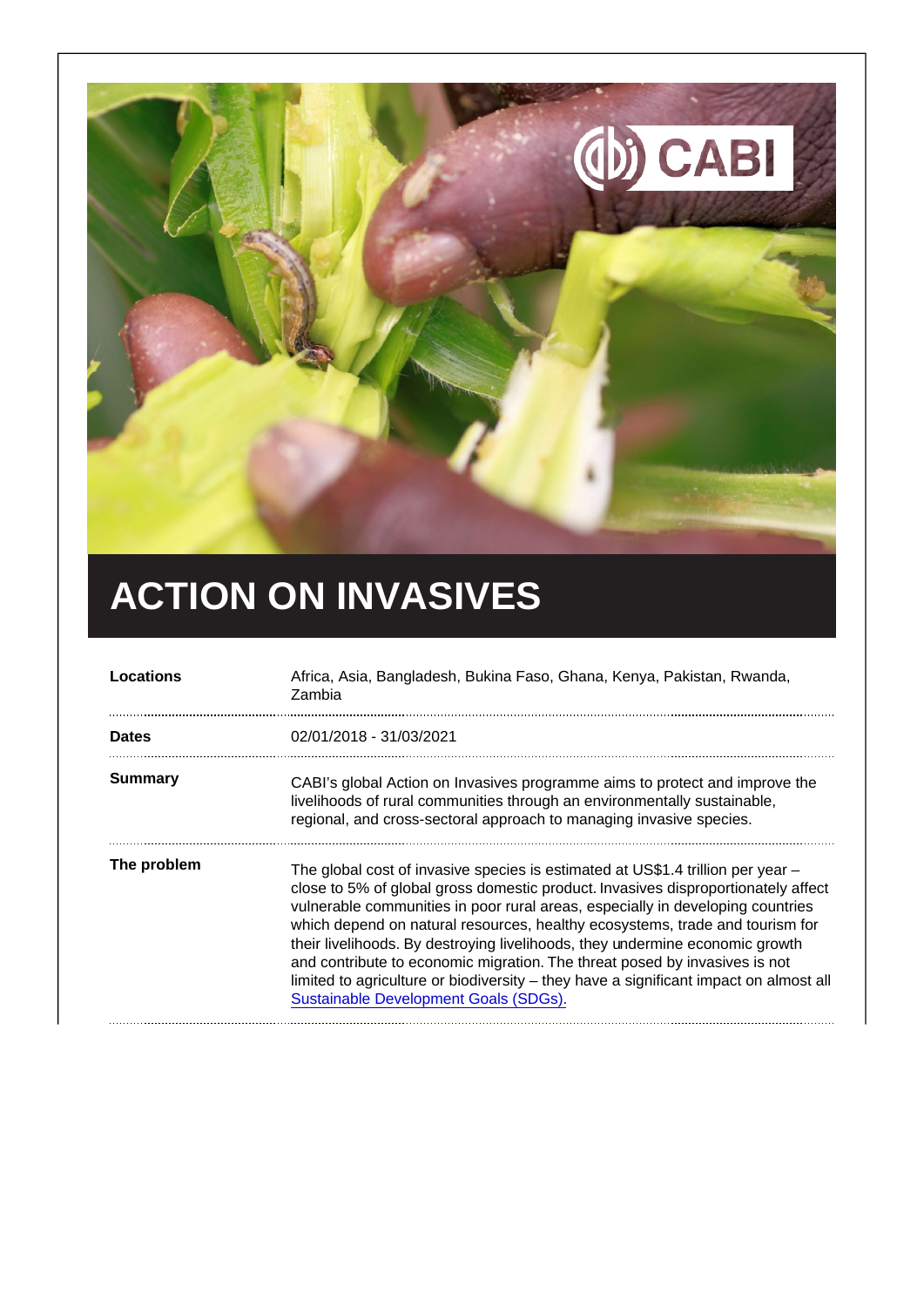What we are doing exaction on Invasives adopts a systems-based approach to managing biological invasions across sectors in three stages:

- Prevention : developing and implementing biosecurity policies to prevent the arrival and spread of invasive species and raising awareness of potential threats at a local level
- Early detection and rapid response : building capacity to develop and implement surveillance and emergency action plans for detecting and eradicating new invasions

Control : scaling up existing invasive species management solutions; embedding control options in policy; and making sure that those living in rural communities have access to best practice and locally adapted solutions and are actively engaged in their implementation

Action on Invasives brings together CABI's 100-year track record in invasive species management, strengthening of plant health systems, and delivery of practical and authoritative knowledge and solutions into the hands of everyone affected – from farmers to policy-makers.

For more information about the programme, visit [www.invasive-species.org](https://www.invasive-species.org/)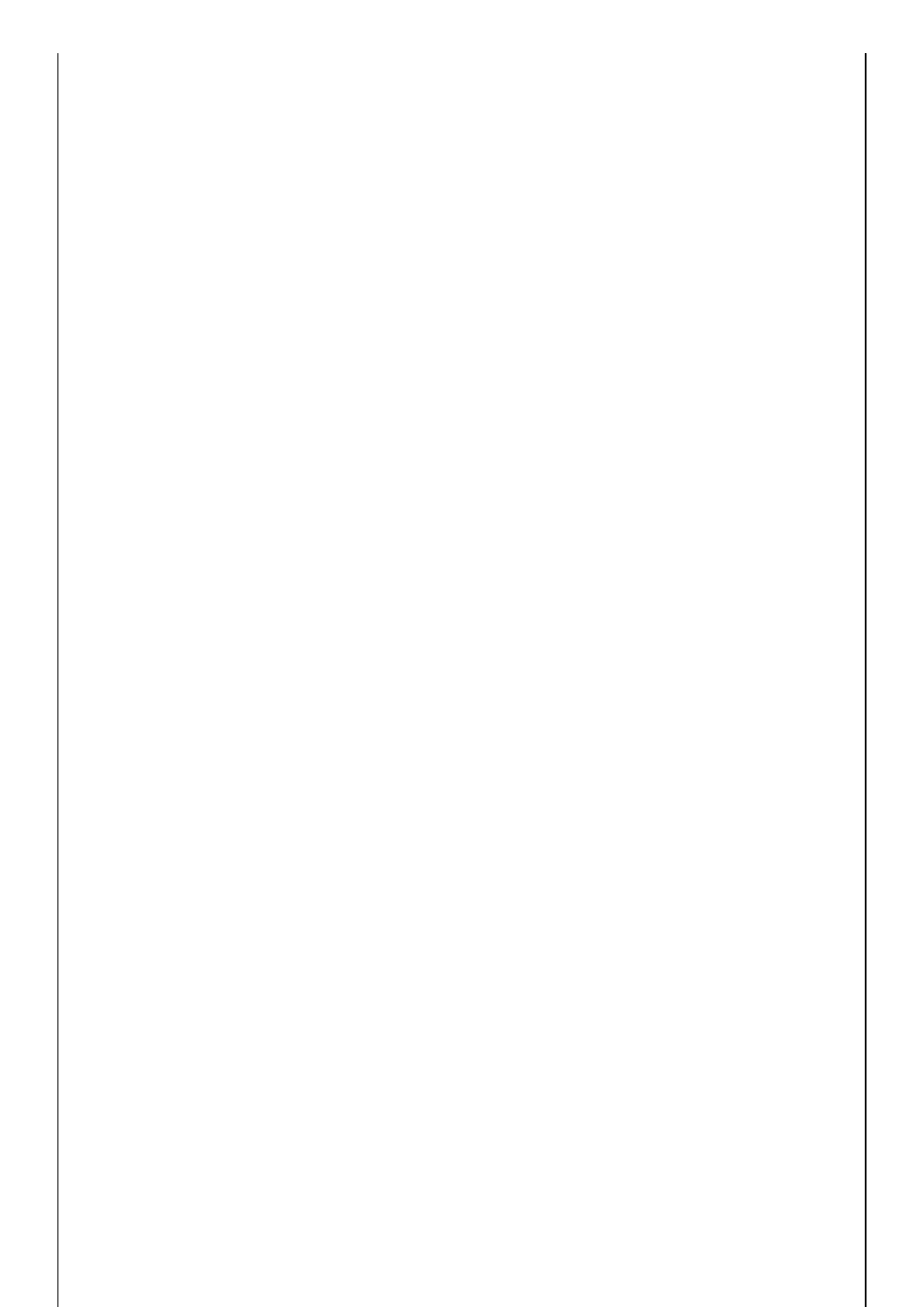Results so far **Action on Invasives worked in selected countries considered to be focal points,** from where activities could then be regionalized. The first participating countries were Ghana, Kenya, Pakistan and Zambia, and in 2019 activities were initiated in Rwanda and Bangladesh. In 2020, some activities were initiated in Burkina Faso.

> Focus species included fall armyworm (FAW), tomato pinworm, parthenium, papaya mealybug, Prosopis juliflora, fusarium wilt, apple snail and the desert locust.

Action on Invasives was designed to enable countries and regions to adopt the three-staged approach through four interrelated work packages:

- 1. Stakeholder Engagement Fostering the Right Partnerships
- 2. Best Practice Solutions For Prevention, Control and Mitigation
- 3. Community Action Bringing Information and Action to Scale
- 4. Knowledge and Data Creating and Using Information

Programme highlights:

#### Stakeholder Engagement

Fostering linkages and partnerships through which policy, plans and practices can be developed and implemented.

- 2 national invasive strategies being implemented
- 1 regional strategy developed
- 6 species response plans being implemented
- 2 national invasives coordination mechanisms established
- 4 companies facilitated to register lower-risk control products
- 3 sets of biological control regulations developed/supported
- 8 evidence notes published on impacts and management of invasives

#### Best Practice Solutions

Delivering technologies and methods for risk assessment, diagnostics, surveillance and control.

- 3 horizon scanning exercises conducted
- 6 surveillance programmes conducted
- 13 countries' FAW samples identified
- 8 FAW Integrated Pest Management methods tested
- 6 FAW biocontrol agents assessed
- 3 parthenium agents assessed
- 3 biocontrol agent species shipped

## Community Action

Adapting best practice solutions to local contexts and needs.

- 3m people reached
- 192 communities supported in Pakistan
- 18 community trials in Africa
- 15 communication campaigns conducted
- 11 household assessments undertaken

### Knowledge and Data

Creating and availing information tools and resources.

- 4m users of [Invasive Species Compendium](https://www.cabi.org/isc/)
- 30,000 visits to [Horizon Scanning Tool](https://www.cabi.org/HorizonScanningTool)
- 27,000 visits to [PRA Tool](https://www.cabi.org/publishing-products/pest-risk-analysis-tool/)
- 22,000 visits to [Research Collaboration Portal](https://faw.researchcollaborationportal.org/)
- 165 datasheets created (2,500 updated)
- 5 invasive species information portals created

In 2021, Action on Invasives merged into CABI's new global programme, PlantwisePlus where major elements of Action on Invasives will become part of PlantwisePlus.